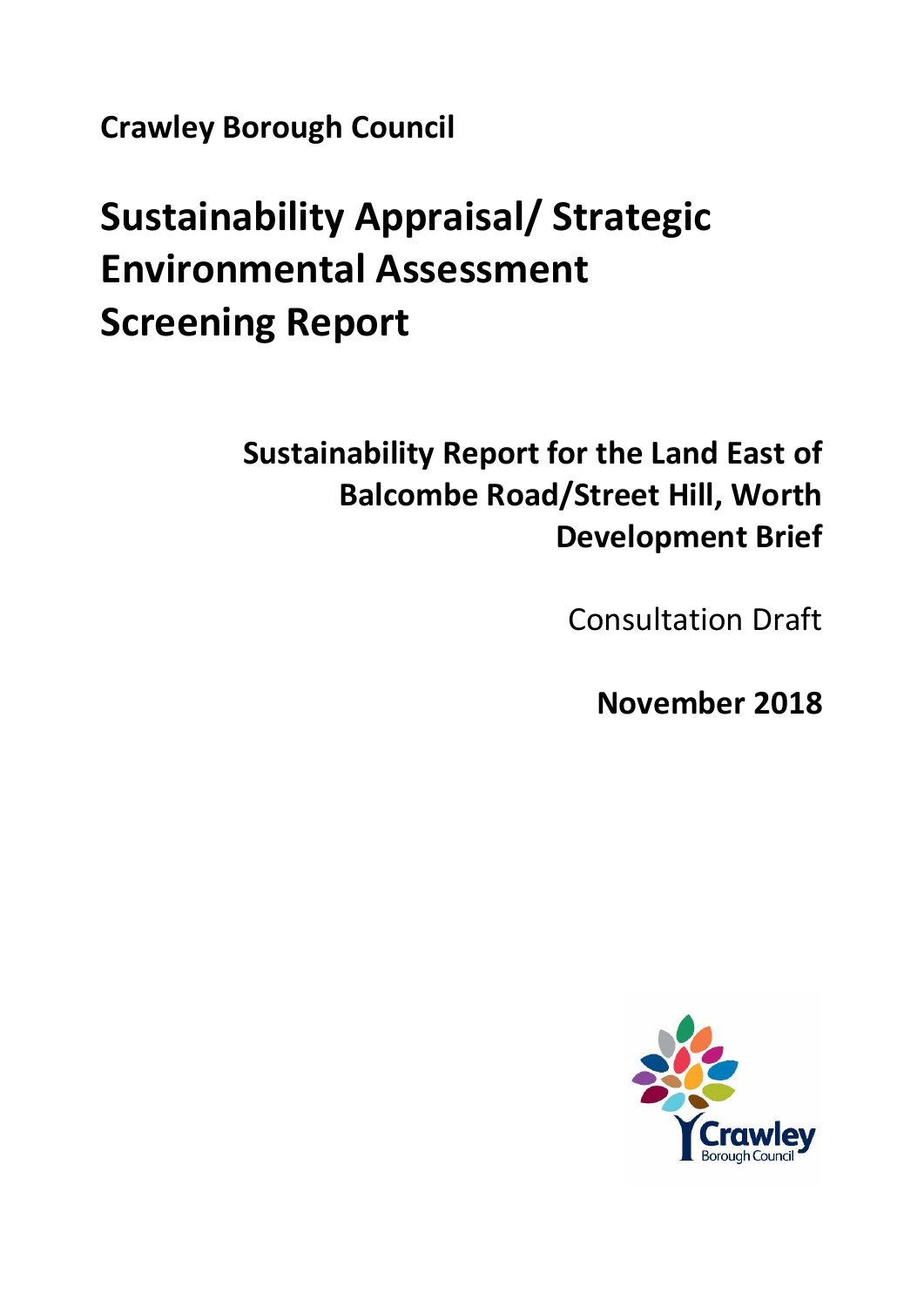# **Consultation Procedure**

Responses to this Draft Screening Statement should be sent to:

Forward Planning Crawley Borough Council Town Hall The Boulevard Crawley Borough Council RH10 1UZ

Or by Email: [forward.planning@crawley.gov.uk](mailto:forward.planning@crawley.gov.uk)

Responses should be made in writing and received by the council by 21 December 2018.

This Draft Screening Statement has been issued to:

- **The Environment Agency**
- **Natural England**
- **•** Historic England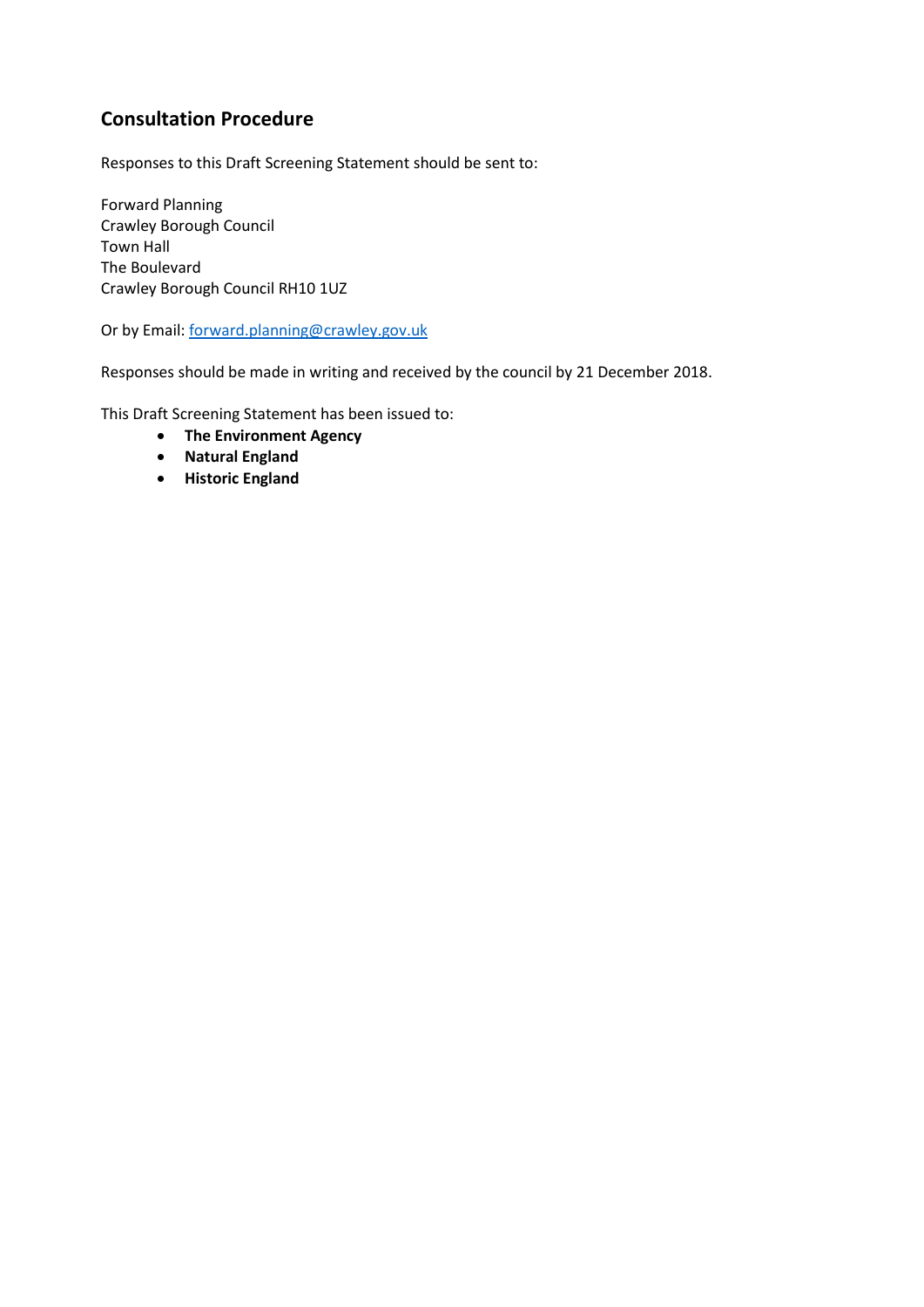# **1. Introduction**

- 1.1 This statement sets out Crawley Borough Council's (the council) draft determination under Regulation 9 of the Environmental Assessment of Plans and Programmes Regulations 2004 (which transposed EC Directive 2001/42/EC) on whether or not a Strategic Environmental Assessment (SEA) is required for the draft Land East of Balcombe Road/Street Hill, Worth Development Brief Supplementary Planning Document (SPD).
- 1.2 Under separate legislation (the Planning and Compulsory Purchase Act 2004 and associated Regulations), the council must also carry out a Sustainability Appraisal (SA) for all Development Plan Documents (DPDs). This process is designed to consider the environmental, social and economic impacts of the proposed plan/document.
- 1.3 The adopted Crawley Borough Local Plan<sup>1</sup> was accompanied by a full Sustainability Appraisal/Strategic Environmental Assessment (SA/SEA), which was prepared iteratively alongside the Plan at each stage<sup>2</sup>.
- 1.4 Whilst the Planning Act 2008 and Town and Country Planning (Local Development) (England) Regulations 2012 remove the requirements for a SA to be produced for all SPDs, the council is still required to screen its SPDs to ensure that the legal requirements for sustainability appraisals are met where there are impacts that are not covered in the appraisal of a parent DPD or where an assessment is required by the SEA regulations.
- 1.5 This document assesses whether or not a SA and/or SEA is required for the draft SPD. Where the council determines that a SEA is not required then, under Regulation 9(3), the council must prepare a statement setting out the reasons for this determination. **This Statement is Crawley Borough Council's Draft Regulation 9(3) statement.**

## **2. Background to the Development Brief**

- 2.1 The Land East of Balcombe Road/Street Hill Development Brief (SPD) has been prepared to support the delivery of a site allocated for development and enhancement by Policy H2: Key Housing Sites of the Crawley Borough Local Plan. The site is allocated as a Key Housing, Biodiversity and Heritage Site. In setting out the expectations from development proposals for this site, the Policy confirms the requirements will be set out in full in a Development Brief. The SPD will not in itself set the level of development or allocate land.
- 2.2 The Crawley Borough Local Plan is the 'parent DPD' which has been subject to SA incorporating SEA. Policy H2 has been subject to detailed SA/SEA options and appraisals<sup>3</sup>. In addition, the allocation site was subject to detailed SA/SEA assessment<sup>4</sup>. These are extracted and set out in Appendix 1 to this Screening Report.
- 2.3 The SA/SEA assessment of the allocation of this site for housing, as part of the Inspector's Main Modifications for the Crawley Borough Local Plan<sup>5</sup>, concluded that the development of this site was predicted to have significant negative harm on two of the SA Objectives: 3. Protect and/or Enhance the Built Environment and 6. Conserve/Enhance Biodiversity and Landscape. In

<sup>1</sup> Crawley Borough Local Plan (December 2015) CBC: [Crawley Borough Local Plan \(2015-2030\)](http://www.crawley.gov.uk/pw/node/5004) <sup>2</sup> [Sustainability Appraisal/Strategic Environmental Assessment Post Adoption Statement](http://www.crawley.gov.uk/pw/web/PUB274287) [Sustainability Appraisal/Strategic Environmental Assessment](http://www.crawley.gov.uk/pw/web/PUB271703) (December 2015) CBC

<sup>&</sup>lt;sup>3</sup> Sustainability Appraisal/Strategic Environmental Assessment: Sustainability Report for the Local Plan, Appendix F: Submission Local Plan Policies Options and Appraisal, Policy H2: Key Housing Sites, pages 160-162 (December

<sup>2015)</sup> CBC

<sup>4</sup> Sustainability Appraisal/Strategic Environmental Assessment: Sustainability Report for the Local Plan, Appendix G: Submission Local Plan Site Allocations and Designations Appraisal, pages 240-241 (December 2015) CBC

<sup>&</sup>lt;sup>5</sup> Report on the Examination into the Crawley Borough Local Plan 2015-2030, paragraphs 49-57, pages 15-17 of the Report, and MM33 and MM34, pages 12-17 of Appendix (November 2015) M.Pike Planning Inspectorate: [Inspector's Report into the Crawley Borough](http://www.crawley.gov.uk/pw/web/pub270981) [CBLP Main Modifications Appendix](http://www.crawley.gov.uk/pw/web/pub270982)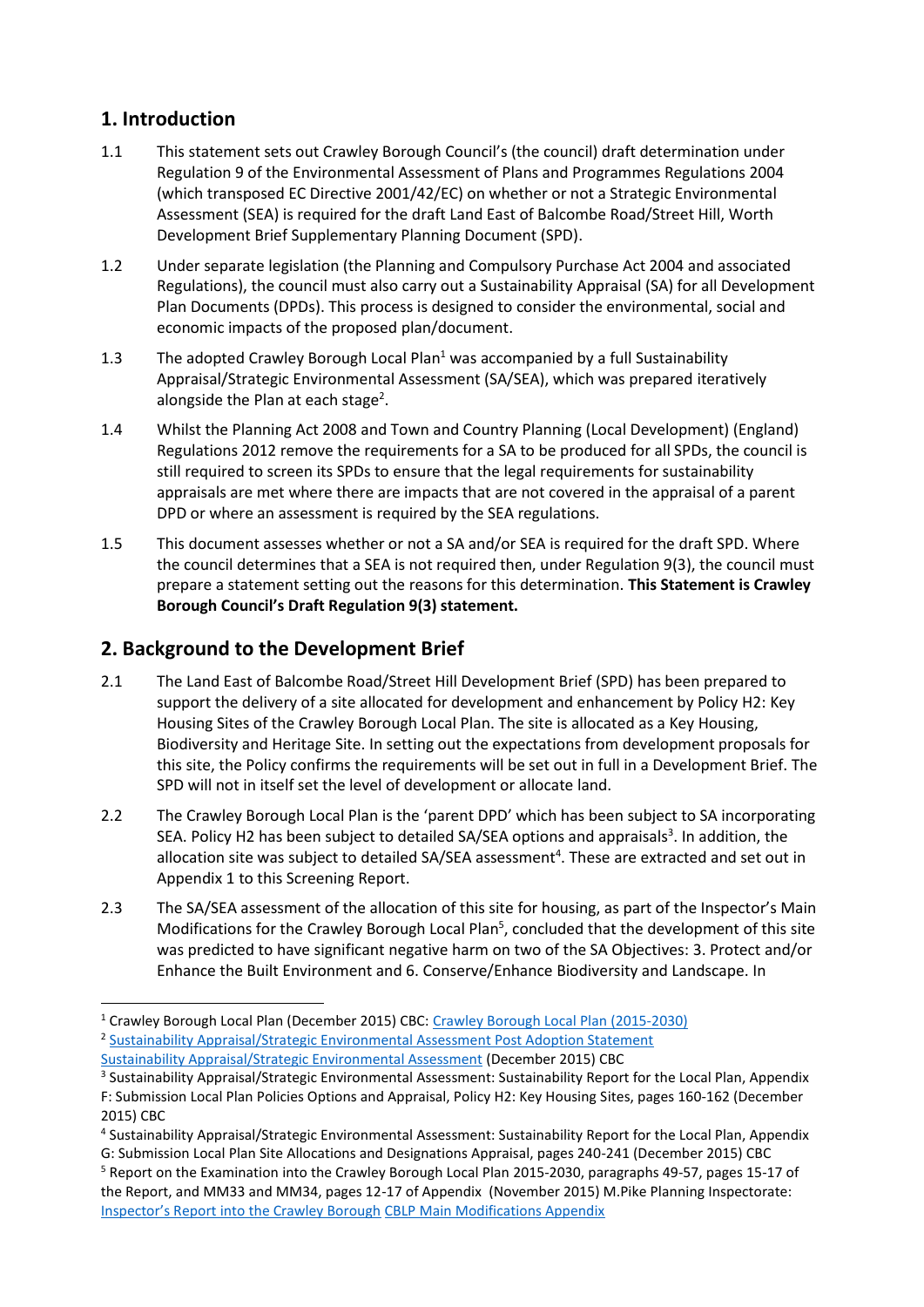addition, the assessment highlighted the potential for a negative impact on the SA Objective 2. Adapt to Climate Change. The site assessment concludes that:

"*The site lies outside of the built up area boundary, within the countryside and within the Worth Conservation Area and rural setting of the Listed Church. The site is also a site of nature conservation importance. Therefore, it is essential that appropriate mitigation measures are in place and secured to limit the negative impacts of development, particularly in terms of maintaining the rural character of the conservation area and vicinity of the Listed Church outside the built up area boundary and in relation to the biodiversity of the SNCI and heritage assets including the historic park and garden and the archaeologically sensitive moat*".

2.4 In assessing the chosen option for Policy H2, the SA/SEA highlighted that "*impacts on heritage and biodiversity must be mitigated against through strong design and management criteria*". The commentary for this Option goes on to confirm that:

"*By providing more detail within the Policy in relation to some of the sites which have particular constraints or opportunities, the application of this policy will have a positive impact on SA Objective 2 in terms of adaptation to the effects of climate change particularly in respect of flooding and effective management of water resources, Objective 3 (Protection and Enhancement of the Built Environment and Character), Objective 6 (Conservation and Enhancement of Biodiversity and Key Landscape Features), Objective 7 (Reduction in car journeys and promotion of sustainable methods of transport) and Objectives 8 and 9 to ensure sure the provision of sufficient infrastructure to meet the borough's requirements and promotion of healthy, active and mixed communities…*

*… One of the allocation sites is likely to have some negative impact on the site specific nature conservation and heritage assets. Mitigation against this will be achieved by including detailed criteria and linking it to the preparation of a development brief*".

2.5 The draft Land East of Balcombe Road/Street Hill, Worth Development Brief SPD has been prepared as a response to this requirement.

## **3. The Strategic Environmental Appraisal Process**

3.1 The first stage of the process is for the council to determine whether or not the draft SPD is likely to have significant effects on the environment. This screening process includes assessing the SPD against a set of criteria (as set out in Schedule 1 of the Regulations). The results of this have been set out in Table 1 below. The aim of this Statement is to provide sufficient information to demonstrate whether the SPD is likely to have significant environmental effects.

#### **TABLE 1: SEA Screening for the draft Land East of Balcombe Road/Street Hill, Worth Development Brief SPD**

| <b>Criteria</b><br>(Schedule 1 of the Environmental Assessment of<br><b>Plans and Programmes Regulations 2004)</b>                                                                                                  | <b>Crawley Borough Council's Response</b>                                                                                                                                                                                                                                                                                                                                         |
|---------------------------------------------------------------------------------------------------------------------------------------------------------------------------------------------------------------------|-----------------------------------------------------------------------------------------------------------------------------------------------------------------------------------------------------------------------------------------------------------------------------------------------------------------------------------------------------------------------------------|
|                                                                                                                                                                                                                     | 1. Characteristic of the plan or programme                                                                                                                                                                                                                                                                                                                                        |
| (a) the degree to which the plan or programme<br>sets a framework for projects and other<br>activities, either with regard to the location,<br>nature, size and operating conditions or by<br>allocating resources. | The Development Brief SPD provides more detail<br>to the policies and principles established within<br>the Crawley Borough Local Plan (which has been<br>subject to SA incorporating SEA), particularly<br>Policy H2. The purpose of the SPD is to set a<br>framework for the policy's implementation and<br>mitigate against the identified harm from the<br>site's development. |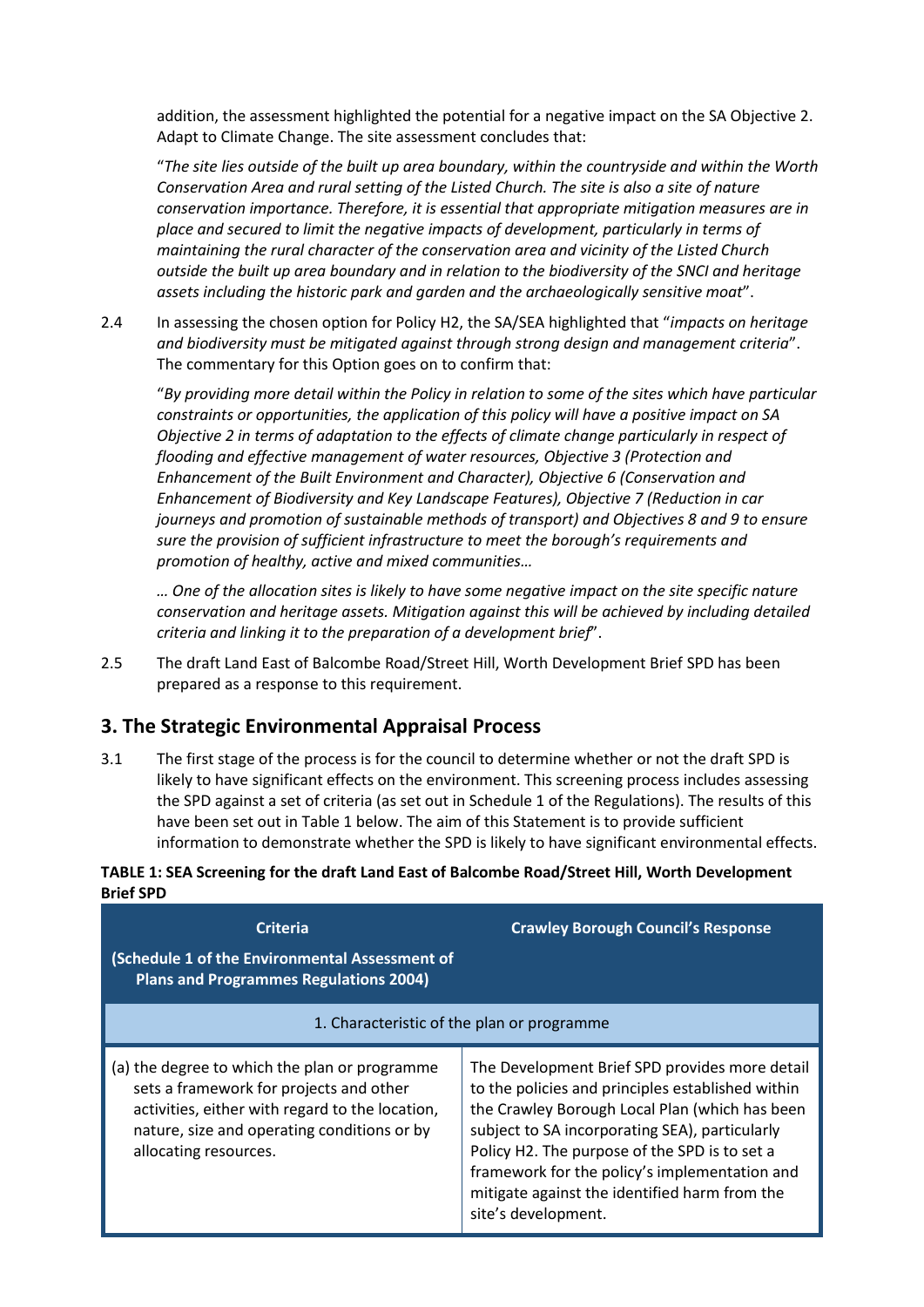| <b>Criteria</b>                                                                                                                                                                                               | <b>Crawley Borough Council's Response</b>                                                                                                                                                                                                                                                                                                                                                                                                                                                                                                                                                                                                         |
|---------------------------------------------------------------------------------------------------------------------------------------------------------------------------------------------------------------|---------------------------------------------------------------------------------------------------------------------------------------------------------------------------------------------------------------------------------------------------------------------------------------------------------------------------------------------------------------------------------------------------------------------------------------------------------------------------------------------------------------------------------------------------------------------------------------------------------------------------------------------------|
| (Schedule 1 of the Environmental Assessment of<br><b>Plans and Programmes Regulations 2004)</b>                                                                                                               |                                                                                                                                                                                                                                                                                                                                                                                                                                                                                                                                                                                                                                                   |
| (b) the degree to which the plan or programme<br>influences other plans and programmes<br>including those in a hierarchy.                                                                                     | The SPD is at the lower tier of the development<br>plan hierarchy, as it sits underneath the Crawley<br>Borough Local Plan. The purpose of the<br>document is to supplement the policies in the<br>Crawley Borough Local Plan and to guide the<br>preparation and determination of an associated<br>planning application for the allocation site. It<br>does not influence any other planning<br>documents.                                                                                                                                                                                                                                       |
| (c) the relevance of the plan or programme for<br>the integration of housing standards in<br>particular with a view to promoting<br>sustainable development.                                                  | The draft SPD expands upon the criteria set out<br>in the Crawley Borough Local Plan (including, but<br>not restricted to, Policy H2) in specific relation to<br>this site. This includes seeking to mitigate against<br>identified harm to SA objectives and promote<br>opportunities for enhancement where possible.                                                                                                                                                                                                                                                                                                                            |
| (d) environmental problems relevant to the plan<br>or programme.                                                                                                                                              | The SA/SEA assessment for the site's allocation<br>in the Crawley Borough Local Plan identified the<br>site's potential significant negative impact on<br>two of the SA Objectives: 3. Protect and/or<br>Enhance the Built Environment and 6.<br>Conserve/Enhance Biodiversity and Landscape.<br>In addition, the assessment highlighted the<br>potential for a negative impact on the SA<br>Objective 2. Adapt to Climate Change.<br>The mitigation measures identified to address<br>this harm included setting out detailed criteria<br>and linking it to the preparation of a<br>development brief. This SPD forms that<br>development brief. |
| (e) the relevance of the plan or programme for<br>the implementation of community legislation<br>on the environment (for example, plans and<br>programmes linked to waste management or<br>water protection). | The draft SPD seeks to provide further details to<br>Policy H2 of the Crawley Borough Local Plan.<br>Both the Crawley Borough Local Plan and the<br>draft SPD comply with the regulations.                                                                                                                                                                                                                                                                                                                                                                                                                                                        |
| 2. Characteristics of the effects and of the areas likely to be affected                                                                                                                                      |                                                                                                                                                                                                                                                                                                                                                                                                                                                                                                                                                                                                                                                   |
| (a) the probability, duration, frequency and<br>reversibility of the effects.                                                                                                                                 | The draft SPD supplements the policies in the<br>Crawley Borough Local Plan in relation to an<br>allocated Housing, Biodiversity and Heritage site<br>and provides the context and framework for the<br>preparation and determination of any planning<br>applications associated with the allocation site.                                                                                                                                                                                                                                                                                                                                        |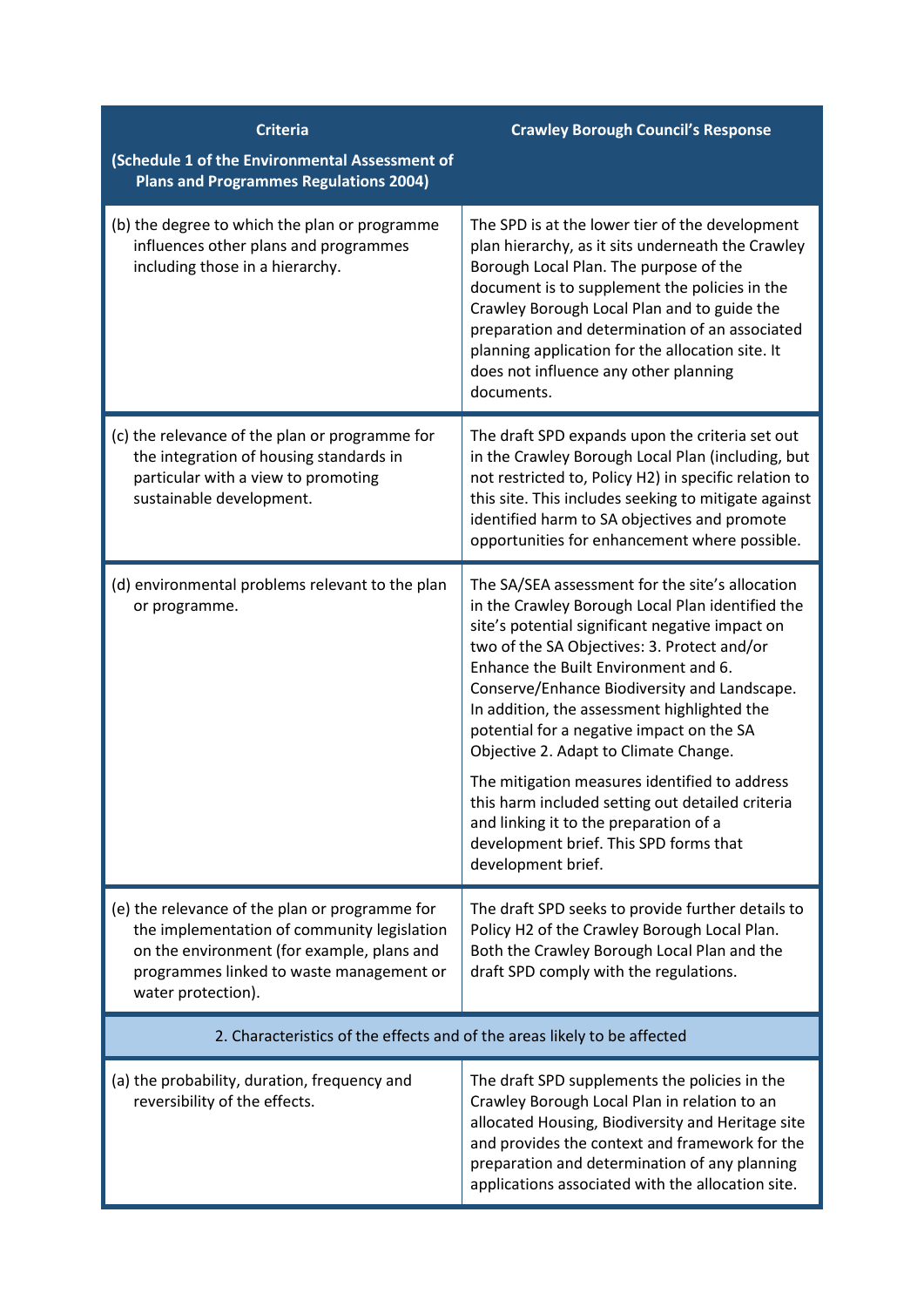| <b>Criteria</b>                                                                                                                                                                                                                                   | <b>Crawley Borough Council's Response</b>                                                                                                                                                                                                                                                                                                                                                                                                                                                                                                                                                  |
|---------------------------------------------------------------------------------------------------------------------------------------------------------------------------------------------------------------------------------------------------|--------------------------------------------------------------------------------------------------------------------------------------------------------------------------------------------------------------------------------------------------------------------------------------------------------------------------------------------------------------------------------------------------------------------------------------------------------------------------------------------------------------------------------------------------------------------------------------------|
| (Schedule 1 of the Environmental Assessment of<br><b>Plans and Programmes Regulations 2004)</b>                                                                                                                                                   |                                                                                                                                                                                                                                                                                                                                                                                                                                                                                                                                                                                            |
| (b) the cumulative nature of the effects.                                                                                                                                                                                                         | The draft SPD applies only to a single site, which<br>is allocated in the Crawley Borough Local Plan for<br>a maximum of 15 dwellings, along with<br>enhancements to biodiversity and heritage<br>assets within the site. Cumulative impacts have<br>been considered as part of the wider Local Plan<br>SA/SEA and the site's development is unlikely to<br>result in significant environmental effects<br>beyond those identified in the SA/SEA of the<br>Crawley Borough Local Plan.                                                                                                     |
| (c) the trans-boundary nature of the effects.                                                                                                                                                                                                     | Whilst the site is located adjacent to the borough<br>boundary, the draft SPD does not set<br>development levels or allocate further land<br>beyond that identified in the Crawley Borough<br>Local Plan. It is not considered there will be<br>significant environmental trans-boundary effects<br>beyond those identified in the SA/SEA of the<br>Crawley Borough Local Plan.                                                                                                                                                                                                            |
| (d) the risks to human health or the environment<br>(for example, due to accidents).                                                                                                                                                              | There are no perceived risks to human health or<br>the environment arising from the draft SPD.<br>The SPD seeks to minimise impact on human<br>health by highlighting Local Plan Policy ENV11:<br>Development and Noise, in relation to the site's<br>location adjacent to the M23 motorway, and<br>requiring a road safety audit to be provided as<br>part of a planning application, in accordance<br>with Policy CH3: Normal Requirements of All<br>New Developments of the Crawley Borough<br>Local Plan. These policies were subject to SA/SEA<br>for the Crawley Borough Local Plan. |
| (e) the magnitude and spatial extent of the<br>effects (geographical area and size of the<br>population likely to be affected).                                                                                                                   | The draft SPD applies to a single site, which is<br>allocated in the Crawley Borough Local Plan for a<br>maximum of 15 dwellings.                                                                                                                                                                                                                                                                                                                                                                                                                                                          |
| (f) the value and vulnerability of the area likely to<br>be affected due to:<br>(i) special natural characteristics or cultural<br>heritage;<br>(ii) exceeded environmental quality standards<br>or limit values; or<br>(iii) intensive land-use. | The site contains a variety of heritage and nature<br>conservation assets or national, regional and<br>local significance, including the following:<br>Forms part of the countryside setting of the<br>Grade I Listed St. Nicholas' Church;<br>Located within the Worth Conservation<br>٠<br>Area;<br>Designated as a Site of Nature Conservation<br>Importance (now known as Local Wildlife<br>Sites);                                                                                                                                                                                    |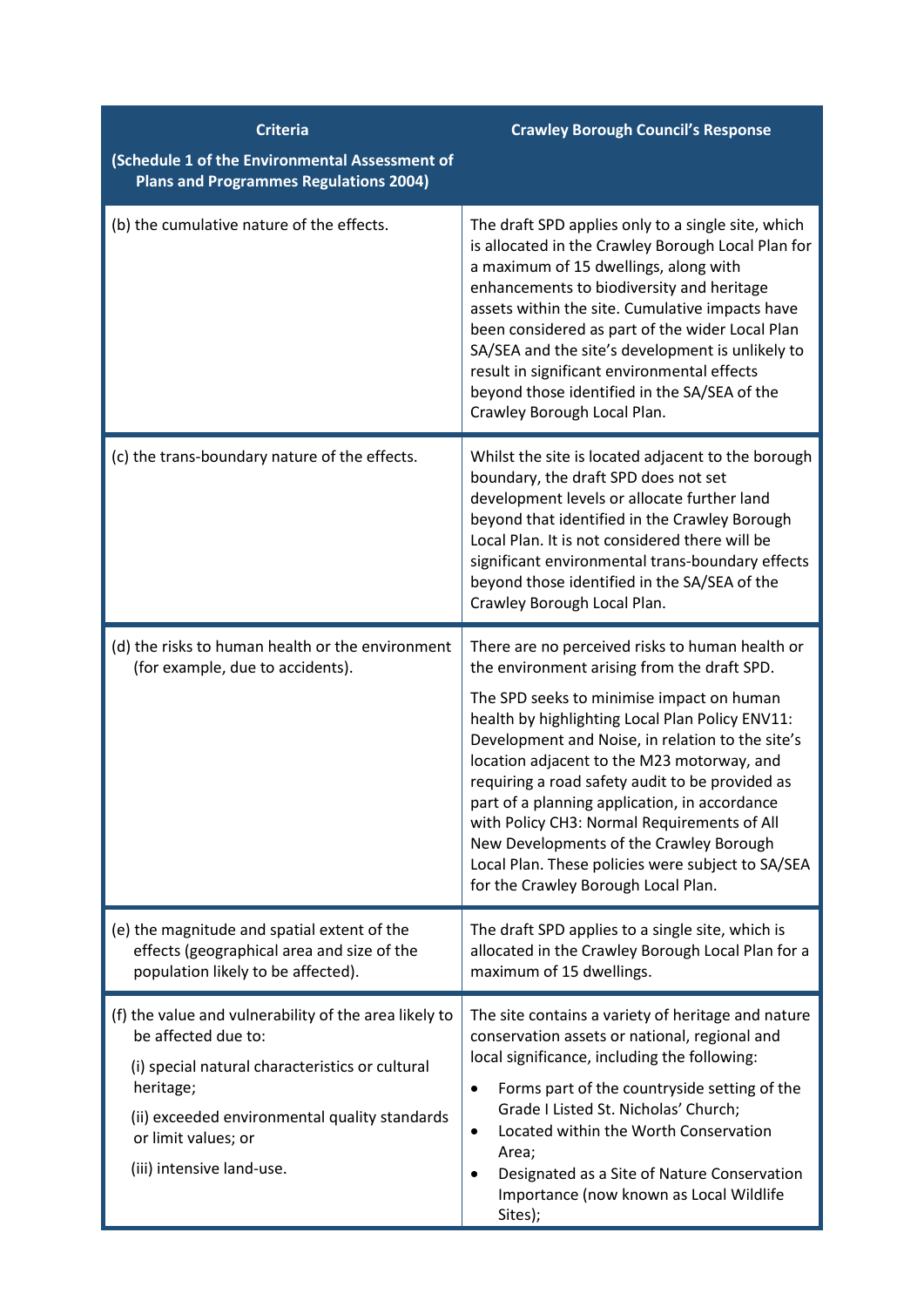| <b>Criteria</b><br>(Schedule 1 of the Environmental Assessment of<br><b>Plans and Programmes Regulations 2004)</b>           | <b>Crawley Borough Council's Response</b>                                                                                                                                                                                                                                                                                                                                                                                                                                                                                                                                                                                                                                                                                                                                                                                                                                                                                                                                                                                                                                                                                                                                                                                                                                                                                                             |
|------------------------------------------------------------------------------------------------------------------------------|-------------------------------------------------------------------------------------------------------------------------------------------------------------------------------------------------------------------------------------------------------------------------------------------------------------------------------------------------------------------------------------------------------------------------------------------------------------------------------------------------------------------------------------------------------------------------------------------------------------------------------------------------------------------------------------------------------------------------------------------------------------------------------------------------------------------------------------------------------------------------------------------------------------------------------------------------------------------------------------------------------------------------------------------------------------------------------------------------------------------------------------------------------------------------------------------------------------------------------------------------------------------------------------------------------------------------------------------------------|
|                                                                                                                              | Contains an archaeologically sensitive asset;<br>$\bullet$<br>Forms part of a Historic Park/Garden;<br>$\bullet$<br>Located outside the Built-Up Area Boundary<br>$\bullet$<br>of the town, within the Tilate/Worth Forest<br>Rural Fringe;<br>Crossed by the Balcombe Road Linear<br>$\bullet$<br>Contained View from Grayrigg Road and<br><b>Balcombe Road towards the Grade I Listed</b><br>Church;<br>Adjacent to the Gatwick Stream, and within<br>Flood Risk Zones 2 and 3;<br>Moderate to high expected presence of<br>legally protected species;<br>Adjacent to mature woodland surrounding<br>$\bullet$<br>the Grade I Listed Church and tree protected<br>by Tree Preservation Orders.<br>The SA/SEA assessment for the site's allocation<br>in the Crawley Borough Local Plan identified the<br>site's potential significant negative impact on<br>two of the SA Objectives: 3. Protect and/or<br>Enhance the Built Environment and 6.<br>Conserve/Enhance Biodiversity and Landscape.<br>In addition, the assessment highlighted the<br>potential for a negative impact on the SA<br>Objective 2. Adapt to Climate Change.<br>The mitigation measures identified to address<br>this harm included setting out detailed criteria<br>and linking it to the preparation of a<br>development brief. This SPD forms that<br>development brief. |
| (g) the effects on areas or landscapes which have<br>a recognised national, Community or<br>international protection status. | The site is located within the Worth<br>Conservation Area.<br>The Crawley Borough Local Plan HRA examined<br>how the policies and proposals within the Plan<br>may impact on European sites, this indicated<br>there is no likely significant effect on any<br>European sites.                                                                                                                                                                                                                                                                                                                                                                                                                                                                                                                                                                                                                                                                                                                                                                                                                                                                                                                                                                                                                                                                        |

- 3.2 On the basis of the above screening process, it is the council's opinion that the draft Development Brief SPD does not require an SEA under the SEA Directive and Environmental Assessment of Plans and Programmes Regulations (2004). This is because it supplements the Crawley Borough Local Plan Policy H2: Key Housing Sites and seeks to help mitigate the negative harm identified through the Local Plan SA/SEA process. It does not introduce development levels beyond that already assessed.
- 3.3 The council also has to consult the Environment Agency, Historic England and Natural England on this Screening Statement. A final determination cannot be made until the three statutory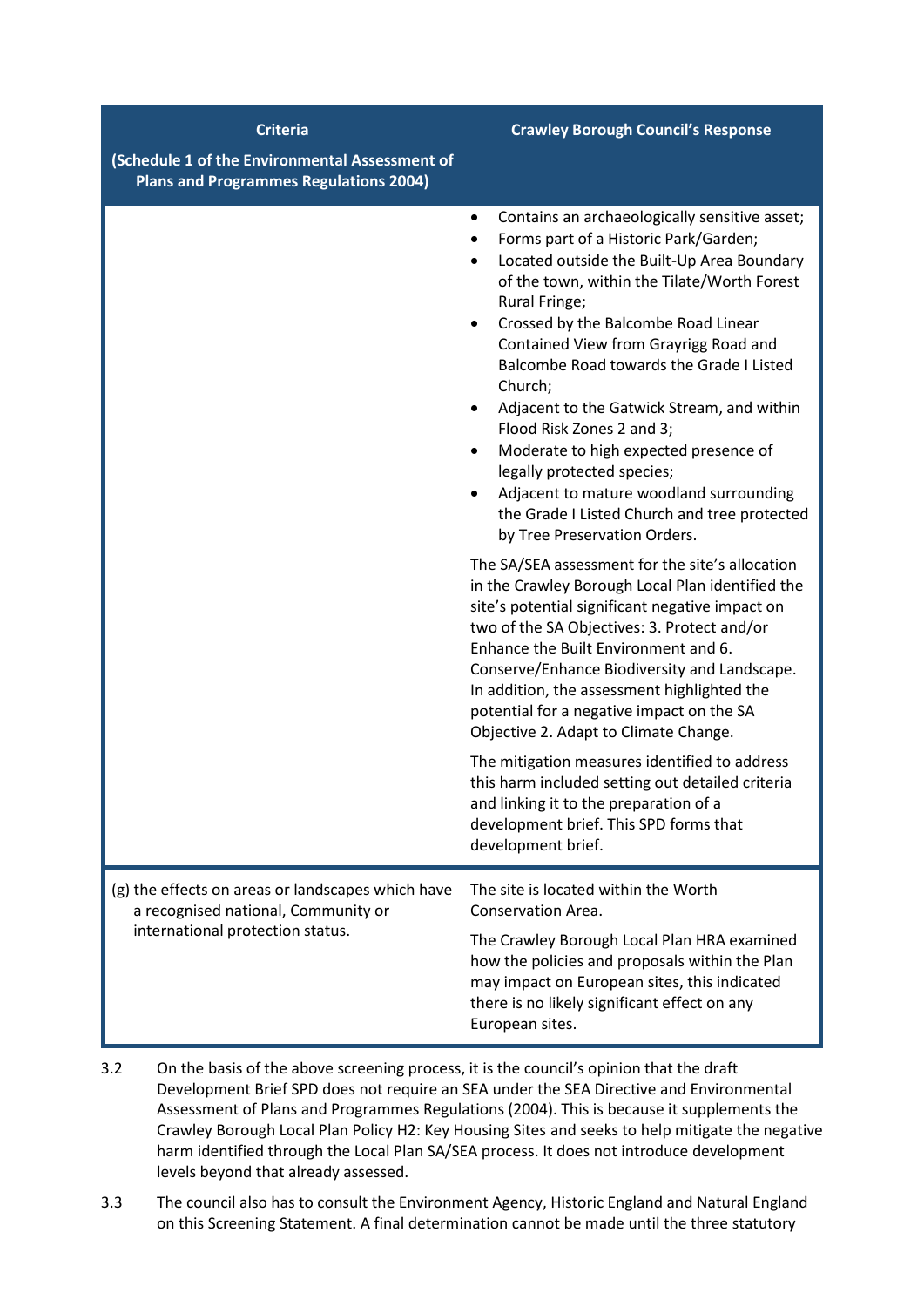consultation bodies have been consulted. This Statement will be sent to those consultation bodies for their comments.

# **4. Sustainability Appraisal**

4.1 Whilst there is no statutory reason to undertake a SA of SPDs, the council has considered whether a SA of this draft SPD is required. The council has determined that the draft SPD is unlikely to have significant environmental, social or economic effects beyond those of the policy it supplements (Policy H2 of the Crawley Borough Local Plan). In coming to this conclusion, the council is mindful that this draft SPD does not create new policies and serves only to expand on existing policy within its 'parent DPD', the Crawley Borough Local Plan 2015 – 2030 (which has already been subject to SA incorporating SEA).

## **5. Habitats Regulations Assessment**

- 5.1 In addition to SEA and SA, the council is also required to consider Habitats Regulations Assessment (HRA). HRA is the process used to determine whether a plan or project would have significant adverse effects upon the integrity of internationally designated sites of nature conservation importance, known as European sites. The need for a HRA is set out within the Conservation of Habitats and Species Regulations 2010 (which transposed EC Habitats Directive 92/43/EEC).
- 5.2 The Regulations state that the council must assess the potential effects of its land use plans against the conservation objectives of any sites designated for their nature conservation importance. A HRA<sup>6</sup> was carried out for the 'parent DPD', the Crawley Borough Local Plan.
- 5.3 Further assessment has subsequently been undertaken to consider whether development within the scope of the adopted Crawley Borough Local Plan continues to be considered acceptable, following the legal decision regarding in-combination assessments<sup>7</sup>. The conclusions of this further screening are set out in the paragraphs below.
- 5.4 Under the Conservation of Habitats and Species Regulations 2010 (the 'Habitats Regulations'), the competent authority – in this case, Crawley Borough Council – has a duty to satisfy itself that any plans or projects that they regulate (including plan making and determining planning applications) is not likely to have a significant effect on a European site of nature conservation importance. For developments in Crawley, there are three European sites within 15 kilometres of the borough's boundaries. These are the Ashdown Forest Special Protection Area (SPA), Ashdown Forest Special Area of Conservation (SAC) and Mole Gap to Reigate Escarpment Special Area of Conservation (SAC). Planning permission cannot be granted by the council where the likelihood of significant effects exists.
- 5.5 The main issues identified are recreational disturbance and atmospheric pollution, particularly arising from traffic emissions. This Development Brief SPD has been screened for its potential effects on the SPA and SACs. **This exercise has indicated there is no likely significant effect on the SPA or either of the SACs.**

Recreational Impacts

 $\overline{a}$ 

5.6 Screening has found that the recreational impacts of development on the SPA and SACs, in combination with all other planned development within Crawley and with other plans, is considered to be negligible, primarily due to their distance from the borough's boundaries and limited visitor numbers to these sites coming from Crawley.

<sup>6</sup> Crawley Submission Local Plan Habitat Regulations Screening Report (2013) CB[C LP009 Crawley Submission Local](http://www.crawley.gov.uk/pw/web/pub206695)  [Plan Habitat Regulations Screening Report](http://www.crawley.gov.uk/pw/web/pub206695) Crawley Borough Council (2013)

<sup>7</sup> Wealden District Council vs Secretary of State for Communities and Local Government, Lewes District Council and South Downs National Park Authority, and Natural England. [2017] EWHC 351 (Admin) <http://www.bailii.org/ew/cases/EWHC/Admin/2017/351.html>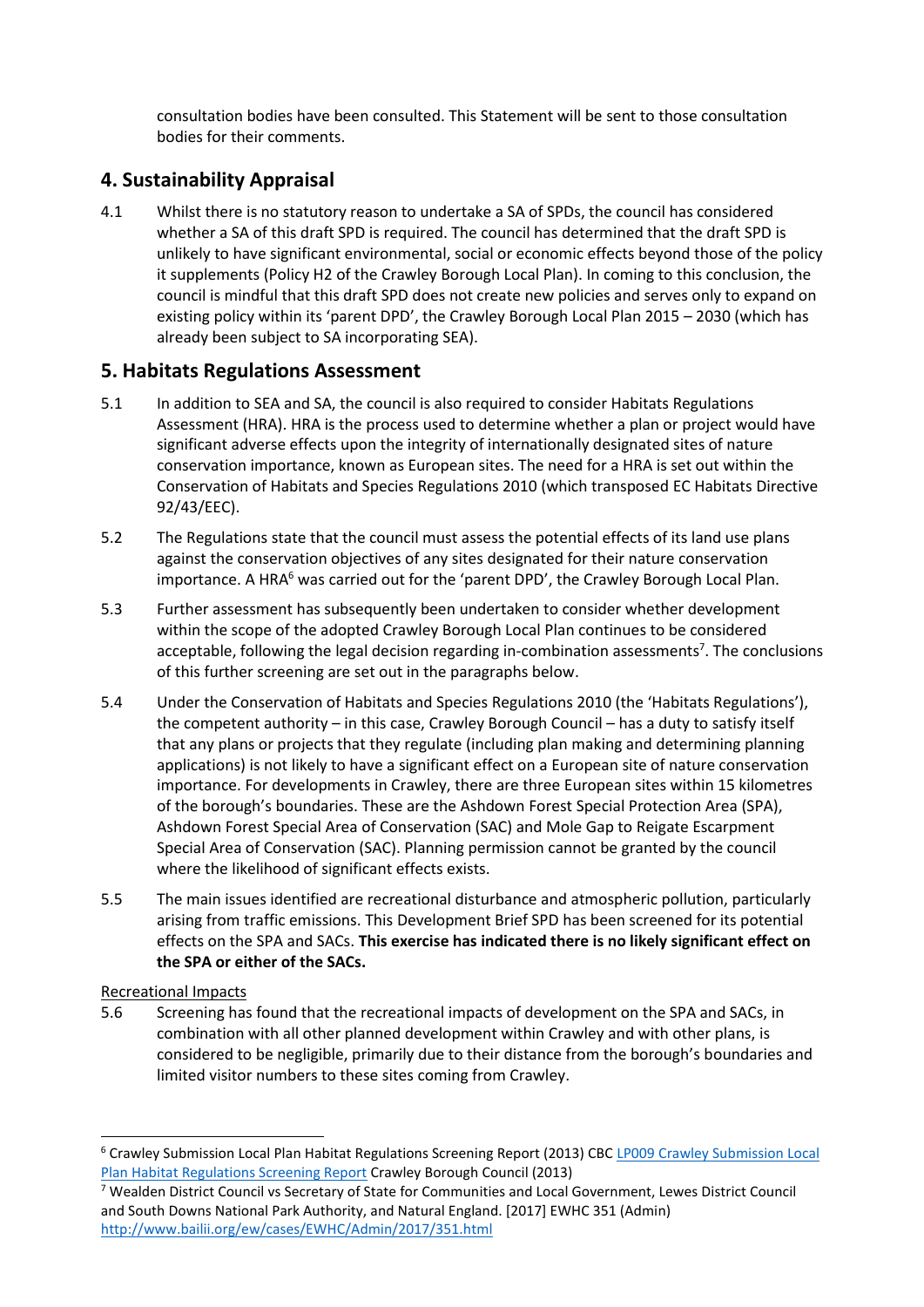#### Atmospheric Pollution

- 5.7 Increased traffic emissions as a consequence of new development may result in atmospheric pollution on Ashdown Forest. The main pollutant effects of interest are acid deposition and eutrophication by nitrogen deposition. High levels of nitrogen may detrimentally affect the composition of an ecosystem and lead to loss of species.
- 5.8 Screening has confirmed that the increased Annual Average Daily Traffic expected from the combined planned development levels within the Crawley Borough Local Plan, in combination with other plans or projects, is significantly below the potential for significance. The planned growth figure within Crawley borough was included in the background levels for the Mid Sussex Transport Study which indicates the development case for the Mid Sussex District Plan was not predicted to have an overall increase in traffic flows on roads through the Ashdown Forest<sup>8</sup>.
- 5.9 Crawley covers a small geographic area, and there are limited routes in and out of the borough, traffic is focused towards equally limited roads affecting the Ashdown Forest and sufficient modelled capacity in the Crawley Borough Local Plan Transport Strategy exists to cover the level of development anticipated by the site allocation subject to this Development Brief SPD.
- 5.10 On the basis of this evidence, there is not considered to be a significant in combination effect on the Ashdown Forest SAC created by this Development Brief SPD.
- 5.11 As the purpose of the draft SPD is to expand on the policies and allocation within the Crawley Borough Local Plan, and will not increase development beyond the levels already taken into account in the wider transport modelling, **the council has determined that a HRA for this SPD is not required**.

## **6. Conclusions**

- 6.1 On the basis of the screening process, **it is the council's opinion that the draft Land East of Balcombe Road/Street Hill, Worth Development Brief SPD does not require a Strategic Environmental Appraisal or a Sustainability Appraisal**.
- 6.2 This is because it supplements the Crawley Borough Local Plan Policy H2: Key Housing Sites and seeks to help mitigate the negative harm identified through the Local Plan SA/SEA process. It does not introduce development levels beyond that already assessed.

<sup>&</sup>lt;sup>8</sup> As set out within the Habitat Regulation Assessment for the Mid Sussex District Plan: Appropriate Assessment Report for the Main Modifications District Plan, paragraphs 5.4.14-5.4.15, 5.4.20, and 5.5.1 (2017) Urban Edge Environmental Consulting Main Modifications - [Habitats Regulations Assessment \(September 2017\) \(6MB PDF\)](https://www.midsussex.gov.uk/media/2225/district-plan-main-modification-habitats-regulations-assessment.pdf)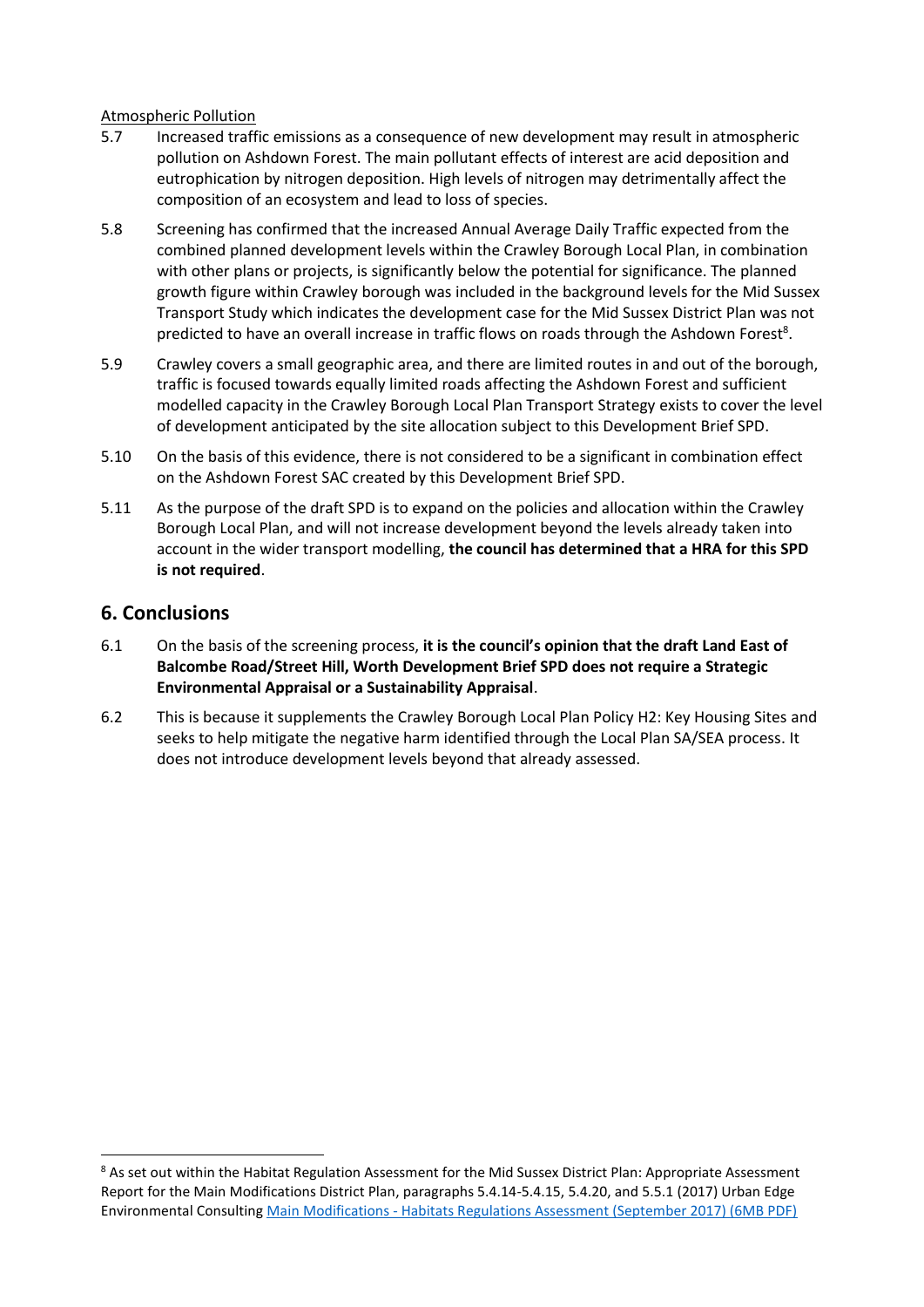## **APPENDIX 1: SUSTAINABILITY REPORT FOR THE LOCAL PLAN EXTRACT**

The strategic spatial strategy was assessed against the sustainability objectives, following results from consultation and technical evidence base information. It is considered to be the most appropriate strategy when considered against the reasonable alternatives and offers the most sustainable approach for the future of the borough. The details relating to this and the sustainability appraisal of the options (alternative scenarios) are set out in Appendix E.

Each Local Plan policy and the associated options were assessed against the objectives of the Sustainability Appraisal as part of their preparation on an individual basis. The results of this analysis can be found in Appendix F to this report. The overview of this broad sustainability appraisal assessment of the submission policies can be seen below in Table 5.1.

Each policy was assessed against the separate Sustainability Objectives, against a simplified criteria of:

| Significant Positive Impact on the sustainability objective (++)                 |
|----------------------------------------------------------------------------------|
| Positive Impact on the sustainability objective (+)                              |
| Possible Positive or Slight Positive Impact on the sustainability objective (+?) |
| No Impact on the sustainability objective (0)                                    |
| Neutral Impact on the sustainability objective (/)                               |
| Uncertain Impact on the sustainability objective (?)                             |
| Possible Negative or Slight Negative Impact on the sustainability objective (-)  |
| ?)                                                                               |
| Negative Impact on the sustainability objective (-)                              |
| Significant Negative Impact on the sustainability objective (--)                 |
|                                                                                  |

#### **Table 5.1: Local Plan Policies Sustainability Appraisal Overview**

| <b>Local Plan Policy</b> | <b>SA Objective</b>      |                |                    |                |                    |           |                |                |                |              |
|--------------------------|--------------------------|----------------|--------------------|----------------|--------------------|-----------|----------------|----------------|----------------|--------------|
|                          |                          | $\overline{2}$ | 3                  | 4              | 5                  | 6         | 7              | $\overline{8}$ | 9              | 10           |
| SD <sub>1</sub>          | $^{++}$                  | $^{++}$        | $^{++}$            | $+2$           | $+2$               | $^{++}$   | $^{++}$        | $^{++}$        | $^{++}$        | 4+           |
| CH1                      | $^{++}$                  | $\ddot{}$      | $^{++}$            | $^{++}$        | $\ddot{}$          | $^{+}$    | $^{++}$        | $^{++}$        | $^{++}$        | 4+           |
| CH <sub>2</sub>          | $\ddot{}$                | Ŧ,             | $^{++}$            | ÷              | $\ddot{}$          | Ŧ,        | $\ddot{}$      | $\ddot{}$      | Ŧ              | Ŧ            |
| CH <sub>3</sub>          | $^{++}$                  | $^{++}$        | $^{++}$            | $\ddot{}$      | $+2$               | Ŧ.        | $^{++}$        | $\ddot{}$      | +              | Ŧ            |
| CH4                      | $\ddot{}$                | $^{+}$         | $+$                | $^{++}$        | $^{++}$            | I+        | $\ddot{}$      | $\ddot{}$      | 1+             |              |
| CH <sub>5</sub>          | $+?$                     | $+2$           | $+$                | $\ddot{}$      | 0                  | $+?$      | $\overline{0}$ | ō              | $\pm$          | $+?$         |
| CH <sub>6</sub>          | $^{++}$                  | $^{++}$        | $^{++}$            |                |                    | $^{++}$   | $+2$           |                | $\pm$          | Ŧ.           |
| CH <sub>7</sub>          | $\ddot{}$                | $^{+}$         | $\ddot{}$          | $+?$           | $+?$               | $^{++}$   | $\ddot{}$      | $+?$           | l+             | 4            |
| CH <sub>8</sub>          | Ŧ.                       | $\ddot{}$      | $^{++}$            | ?              | ?                  | $^{++}$   | $\ddot{}$      | $\ddot{}$      | $\ddot{}$      | Ŧ.           |
| CH <sub>9</sub>          | Ŧ.                       | .ر.            | $\ddot{}$          | ?              |                    | Ŧ.        | $\ddot{}$      | ?              | $\ddot{}$      | <sup>+</sup> |
| <b>CH10</b>              | ?                        | .ر.            | $+2$               | ?              | $\overline{\cdot}$ | $^{++}$   | 0              | $\ddot{}$      | $\ddot{}$      | ÷            |
| <b>CH11</b>              | 0                        | 0              | $\ddot{}$          | 0              | 0                  | $\ddot{}$ | $^{++}$        | $\ddot{}$      | $\ddot{}$      | ++           |
| CH12                     |                          |                | $^{++}$            | 0              | 0                  | 0         | $\overline{0}$ | 0              | 0              | 0            |
| CH13                     |                          |                | $^{++}$            | 0              | 0                  | 0         | o              | 0              | 0              | n            |
| CH14                     |                          |                | $^{++}$            | ?              | $\overline{0}$     | 0         | $\overline{0}$ | Ō              | Ю              | O            |
| CH15                     |                          |                | $^{++}$            | ?              | 0                  | 0         | $\overline{0}$ | $\overline{0}$ | 0              | 0            |
| <b>CH16</b>              |                          |                | $^{++}$            | ?              | 0                  | 0         | $\overline{0}$ | $\overline{0}$ | 0              | 0            |
| <b>CH17</b>              | 0                        | 0              | $+$                | $\overline{2}$ | 0                  | $\pm$     | $\overline{0}$ | 0              | 0              | 4            |
| EC <sub>1</sub>          | $\overline{\phantom{a}}$ | ?              | 0                  | ÷,             | $^{++}$            | ?         | $^{++}$        | Ŧ,             | 4              | 0            |
| EC <sub>2</sub>          | Ŧ.                       | Ŧ,             | 0                  | Ŧ.             | $^{++}$            | 0         | <sup>+</sup>   | $\ddot{}$      | $\overline{0}$ | $\ddot{}$    |
| EC3                      | $+2$                     | $+2$           | $^{++}$            | 0              | $^{++}$            | 0         | $\ddot{}$      | $\ddot{}$      | $\pm$          | Ŧ            |
| EC4                      | ō                        | 0              | $^{++}$            | $^{++}$        | $^{++}$            | ر.        | $^{++}$        | Ŧ,             | $^{++}$        | 4+           |
| EC5                      | Ō                        | 0              | $+2$               | +              | $^{++}$            | 0         | $^{++}$        | $\ddot{}$      | $^{++}$        | $\ddot{}$    |
| EC <sub>6</sub>          | Ŧ.                       | $\ddot{}$      | $\ddot{}$          | $^{++}$        | $^{++}$            | 0         | $^{++}$        | $\ddot{}$      | $^{++}$        | Ŧ            |
| EC7                      | $^{++}$                  | $\ddot{}$      | $^{++}$            | 0              | $^{++}$            | 0         | $^{++}$        | $\ddot{}$      | Ŧ              | 0            |
| EC <sub>8</sub>          | Ŧ,                       | Ŧ.             | $\ddot{}$          |                | $\ddot{}$          | O         | Ŧ,             | $\ddot{}$      | H,             | 0            |
| EC9                      | $\ddot{}$                | $\overline{0}$ | $\ddot{}$          | lo             | $^{++}$            | 0         |                | 0              | $\pm$          | b            |
| $\overline{H1}$          | O                        | $\mathsf{+}$   | $\ddot{}$          | $+2$           | $\ddot{}$          | Ŧ.        | $\ddot{}$      | $\overline{0}$ | Ŧ              | b            |
| H2                       | $\overline{0}$           | Ŧ.             | $\ddot{}$          | $\ddot{}$      | 0                  | Ŧ         | $\ddot{}$      | $\ddot{}$      | $^{++}$        | 0            |
| H <sub>3</sub>           | $\overline{0}$           | 0              | 0                  | Ŧ,             | 0                  | 0         | $\overline{0}$ | 0              | +              | Ю            |
| H4                       | $\overline{0}$           | O              | 0                  | $^{++}$        | 0                  | 0         | $\overline{0}$ | $\overline{0}$ | $^{++}$        | 0            |
| H <sub>5</sub>           | 0                        | 0              | $\overline{\cdot}$ | Ŧ,             | 0                  |           | $\overline{0}$ | 0              | l?             | 0            |
| H <sub>6</sub>           | O                        | 0              | 0                  | $\ddot{}$      | 0                  | 0         | $\overline{0}$ | 0              | $\ddot{}$      | b            |
| ENV <sub>1</sub>         | $\overline{+}$           | $+$            | Ŧ,                 | $\overline{0}$ | 0                  | $+$       | $\overline{0}$ | $+$            | 4              | $^{++}$      |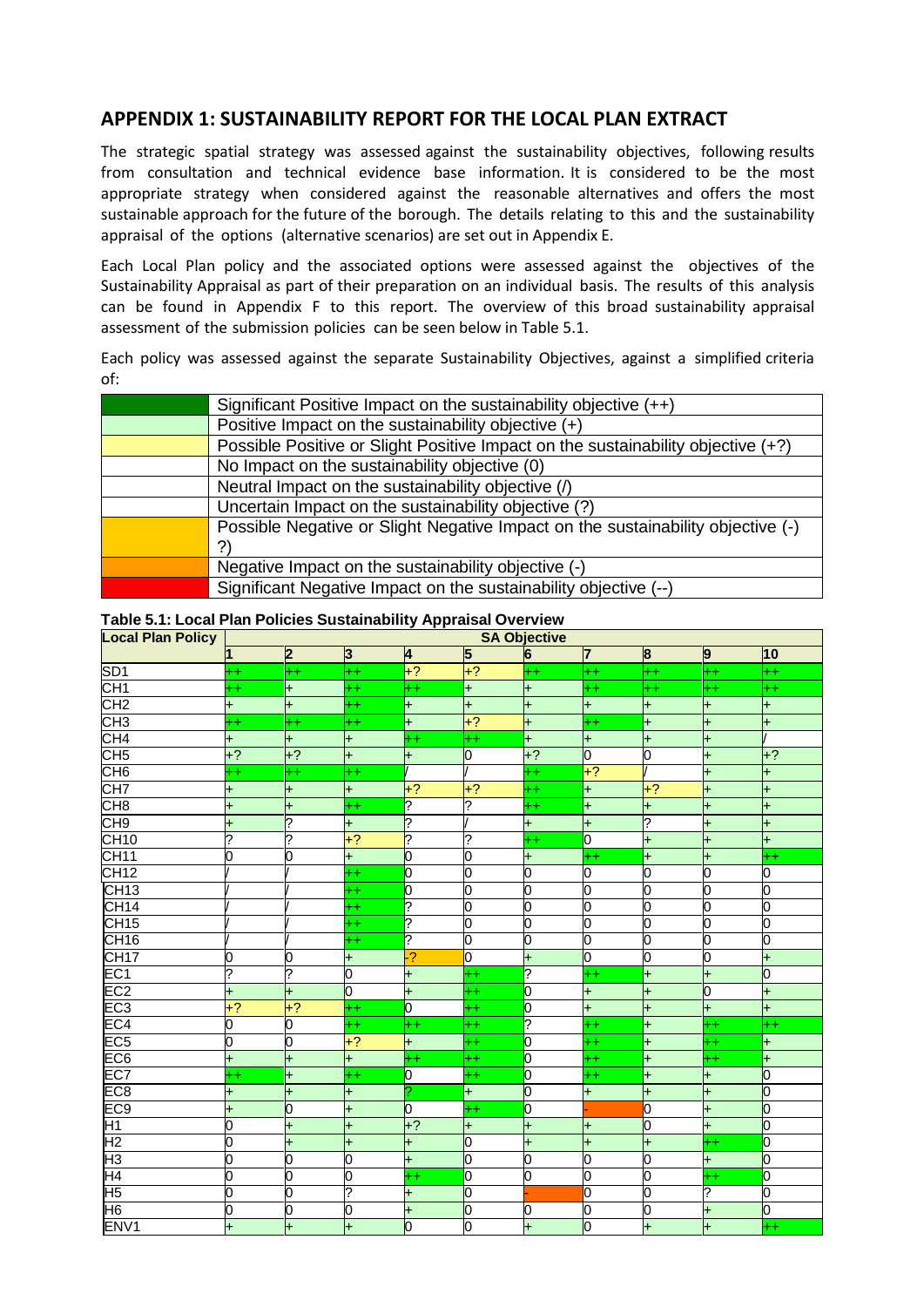| EN <sub>V2</sub>  | +                                                                           | +                                                       | $\pm$           |           |              | ++               | 0               | $\ddot{}$ | +       | $\ddot{}$ |
|-------------------|-----------------------------------------------------------------------------|---------------------------------------------------------|-----------------|-----------|--------------|------------------|-----------------|-----------|---------|-----------|
| ENV3              |                                                                             | $+2$                                                    | 0               | ი         | ი            | $^{++}$          | ი               | $^{++}$   | $^{++}$ | $^{++}$   |
| ENV4              |                                                                             |                                                         | ?               | $+?$      | 0            | $+?$             | $+?$            | $+?$      | +       | $\pm$     |
| ENV <sub>5</sub>  |                                                                             | $\ddot{}$                                               | $\ddot{}$       | 2         | <sup>+</sup> | $\ddot{}$        | 0               | $^{++}$   | $^{++}$ | $^{++}$   |
| ENV <sub>6</sub>  | $^{++}$                                                                     | $^{++}$                                                 | Ŧ.              | $\ddot{}$ |              | 0                | O               | 0         | $+2$    |           |
| ENV7              | $^{++}$                                                                     | $\ddot{}$                                               | $+?$            | $+?$      | ი            | 0                | 0               | $^{++}$   | $+?$    |           |
| ENV8              | 0                                                                           | $^{\mathrm{+}}$                                         | $^{\mathrm{+}}$ | ?         | っ            | $^{\mathrm{++}}$ | 0               | $\pmb{+}$ | +       |           |
| ENV <sub>9</sub>  | $^{\rm ++}$                                                                 | $^{++}$                                                 | $\ddot{}$       | +         | 0            | +                | 0               | $\pm$     | 0       |           |
| ENV <sub>10</sub> | ++                                                                          | $^{++}$                                                 | $^{\mathrm{+}}$ |           | 0            | $\ddot{}$        | 0               | 0         | $^{++}$ |           |
| ENV <sub>11</sub> | ი                                                                           | 0                                                       | Ю               |           |              | O                | O               | 0         | +       |           |
| ENV <sub>12</sub> | $^{++}$                                                                     | $^{++}$                                                 | 0               |           |              | $^{\mathrm{+}}$  |                 | 0         | $^{++}$ |           |
| IN <sub>1</sub>   | $+2$                                                                        |                                                         |                 |           |              | 0                | $\ddot{}$       | $^{++}$   | $^{++}$ |           |
| IN <sub>2</sub>   |                                                                             |                                                         | 0               |           | $\ddot{}$    | 0                | $\ddot{}$       | $^{++}$   | 0       |           |
| $\overline{1}M3$  |                                                                             | Ł                                                       | $+2$            |           | っ            | 0                | $^{++}$         | Ŧ,        | $+?$    |           |
| IN4               | $\ddot{}$                                                                   | $+?$                                                    | ?               | 2         | 2            |                  | $\pmb{+}$       | $\pmb{+}$ | N       |           |
| IN5               | $^{\mathrm{+}}$                                                             | 0                                                       | 0               |           | $\ddot{}$    | 0                | $^{\mathrm{+}}$ | $\ddot{}$ | +       |           |
| IN6               | $\ddot{}$                                                                   | $+2$                                                    | $\ddot{}$       | n         | $+2$         | 0                | $^{++}$         | $\ddot{}$ | $+2$    |           |
| IN7               |                                                                             |                                                         | ?               |           | 0            |                  |                 | O         |         |           |
| GAT1              |                                                                             |                                                         | 0               |           | $+ +$        |                  |                 | $\ddot{}$ |         |           |
| GAT <sub>2</sub>  |                                                                             |                                                         | ?               |           | 2            |                  | ?               | ?         |         |           |
| GAT3              |                                                                             |                                                         | 0               |           |              |                  |                 |           |         |           |
| GAT4              | O                                                                           | ი                                                       | 0               | n         | $\ddot{}$    | O                | $\ddot{}$       | 10        | n       | n         |
| Key:              |                                                                             |                                                         |                 |           |              |                  |                 |           |         |           |
| $^{++}$           |                                                                             | Significant positive impact on sustainability objective |                 |           |              |                  |                 |           |         |           |
| $\ddot{}$         |                                                                             | Positive impact                                         |                 |           |              |                  |                 |           |         |           |
| $+2$              | Possible positive or slight positive impact on the sustainability objective |                                                         |                 |           |              |                  |                 |           |         |           |
| $-2$              | Possible negative or slight negative impact on the sustainability objective |                                                         |                 |           |              |                  |                 |           |         |           |
| 0                 | No impact on the sustainability objective                                   |                                                         |                 |           |              |                  |                 |           |         |           |
|                   |                                                                             | Neutral impact on the sustainability                    |                 |           |              |                  |                 |           |         |           |
| ?                 |                                                                             | Uncertain impact on the sustainability objective        |                 |           |              |                  |                 |           |         |           |
|                   |                                                                             | Negative impact on the sustainability objective         |                 |           |              |                  |                 |           |         |           |
|                   | Significant negative impact on the sustainability objective                 |                                                         |                 |           |              |                  |                 |           |         |           |

# **Appendix F: Submission Local Plan Policy Options and Appraisal (extract)**

| <b>Policy H2: Key Housing Sites</b>                                                                                                |                                                                                                                                                                                                                                                                                            |                                          |                                                                                                                                                                                                                                                                                                                                                                                                                                                                                                                                                                                                                                                                                                                                                      |
|------------------------------------------------------------------------------------------------------------------------------------|--------------------------------------------------------------------------------------------------------------------------------------------------------------------------------------------------------------------------------------------------------------------------------------------|------------------------------------------|------------------------------------------------------------------------------------------------------------------------------------------------------------------------------------------------------------------------------------------------------------------------------------------------------------------------------------------------------------------------------------------------------------------------------------------------------------------------------------------------------------------------------------------------------------------------------------------------------------------------------------------------------------------------------------------------------------------------------------------------------|
| <b>Policy Options</b>                                                                                                              | <b>SA Objective with</b><br><b>Significant Effect</b>                                                                                                                                                                                                                                      | Positive or<br><b>Negative</b><br>Impact | <b>Mitigation of Negative Impacts</b>                                                                                                                                                                                                                                                                                                                                                                                                                                                                                                                                                                                                                                                                                                                |
| Chosen Option                                                                                                                      | more detailed criteria for specific housing sites.<br>for years 6-10, should also be identified and where possible, for years 11-15.                                                                                                                                                       |                                          | Option 3: Identify specific 'deliverable' and 'developable' housing sites to meet<br>Crawley's housing requirements over the Plan period (2015-2030) and provide<br>A policy which identifies a series of deliverable and developable housing sites and broad<br>locations to meet the supply-led housing requirement identified in Policy H1 is required to<br>demonstrate how this figure can be delivered over the plan period to 2030. Para 47 of the<br>NPPF identifies that local plans should identify key sites which are critical to the delivery<br>of their housing requirement. A supply of specific 'deliverable' sites to provide 5 years'<br>worth of housing and specific 'developable' housing sites or broad locations for growth, |
| Option 1: Not<br>identifying a series of<br>deliverable and<br>developable housing<br>sites to meet<br>Crawley's housing<br>needs. | 1. To minimise climate change<br>2. To adapt to climate change<br>3. Protect/enhance built<br>environment<br>4. Everyone has opportunity to live<br>in a decent and affordable home<br>5. Maintain/ support employment<br>base<br>6. Conserve/enhance<br>biodiversity habitats             | 0<br>?<br>$\Omega$                       |                                                                                                                                                                                                                                                                                                                                                                                                                                                                                                                                                                                                                                                                                                                                                      |
|                                                                                                                                    | 7. Reduce car journeys, sufficient<br>transport infrastructure<br>8. Provision of sufficient<br>infrastructure to meet the<br>requirements of the borough.<br>9. Healthy, active, cohesive and<br>socially sustainable communities<br>10. Encourage active lifestyles<br><b>Commentary</b> | $\mathbf 0$                              |                                                                                                                                                                                                                                                                                                                                                                                                                                                                                                                                                                                                                                                                                                                                                      |
|                                                                                                                                    |                                                                                                                                                                                                                                                                                            |                                          | Allowing the market to determine the location of future housing development without any<br>guidance from the local plan in terms of the most (and least) appropriate locations would                                                                                                                                                                                                                                                                                                                                                                                                                                                                                                                                                                 |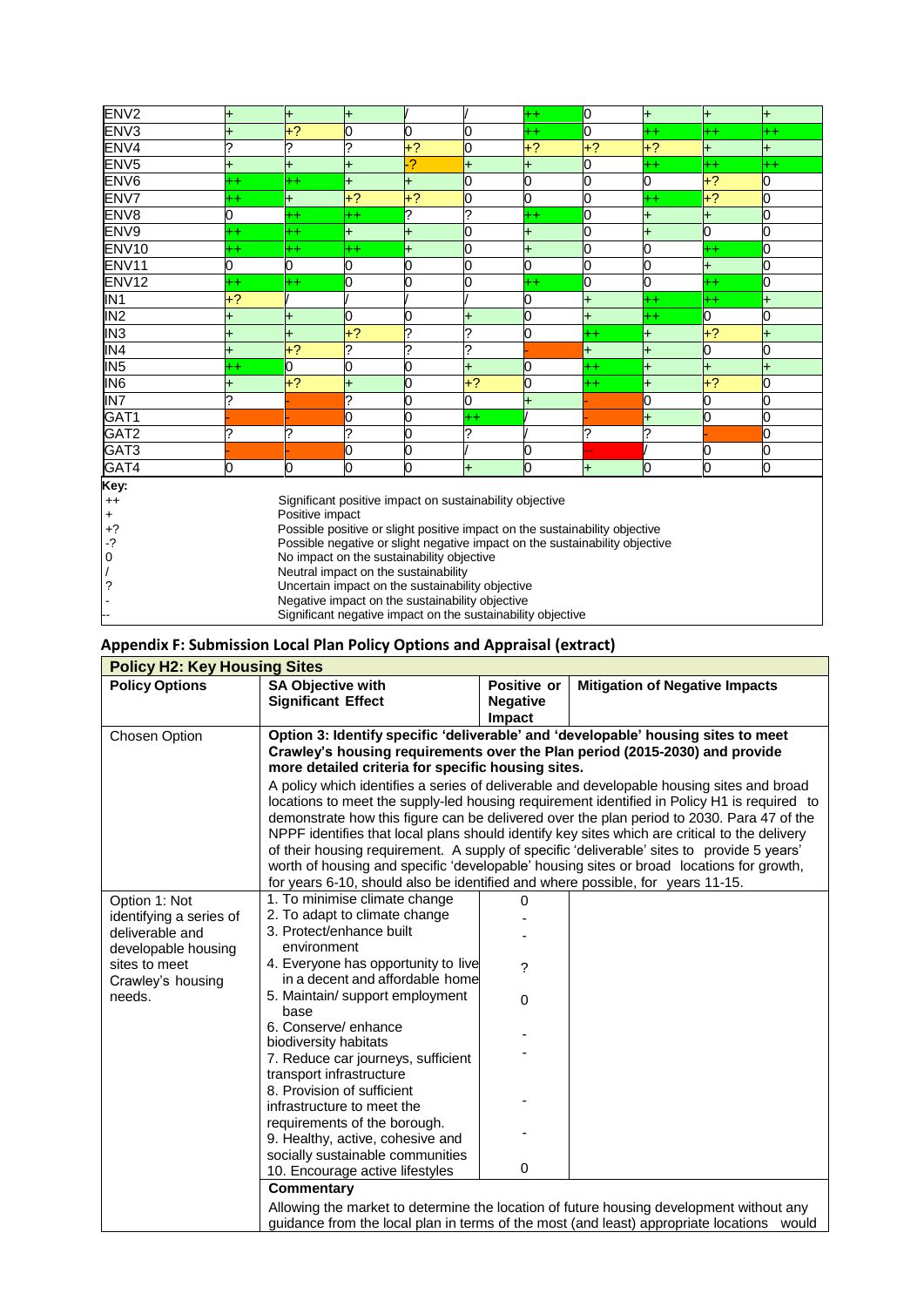|                                                                                            | housing development towards the most appropriate locations and away from<br>the Built Up Area.                                                                   |                     | have a negative impact on each of the relevant sustainability objectives (2,3,6,7,8 and<br>9). This is largely because it would limit the control of the local planning authority to steer<br>inappropriate locations such as flood zones, open space, Ancient Woodland and areas<br>which are unrelated to the existing neighbourhood form and structure, such as outside                                                                          |
|--------------------------------------------------------------------------------------------|------------------------------------------------------------------------------------------------------------------------------------------------------------------|---------------------|-----------------------------------------------------------------------------------------------------------------------------------------------------------------------------------------------------------------------------------------------------------------------------------------------------------------------------------------------------------------------------------------------------------------------------------------------------|
|                                                                                            | SA objectives 1, 5, and 10 were ruled out on the basis that they are not specifically<br>related to the location of future housing development.                  |                     |                                                                                                                                                                                                                                                                                                                                                                                                                                                     |
| Option 2: Identify<br>specific 'deliverable'<br>and 'developable'<br>housing sites to meet | 1. To minimise climate change<br>2. To adapt to climate change<br>3. Protect/enhance built<br>environment                                                        | 0<br>+<br>$\ddot{}$ |                                                                                                                                                                                                                                                                                                                                                                                                                                                     |
| Crawley's housing<br>requirements over<br>the Plan period                                  | 4. Everyone has opportunity<br>to live in a decent and<br>affordable home                                                                                        | +                   |                                                                                                                                                                                                                                                                                                                                                                                                                                                     |
| $(2015 -$<br>2030).                                                                        | 5. Maintain/ support employment<br>base                                                                                                                          | 0                   |                                                                                                                                                                                                                                                                                                                                                                                                                                                     |
|                                                                                            | 6. Conserve/ enhance<br>biodiversity habitats                                                                                                                    | +                   |                                                                                                                                                                                                                                                                                                                                                                                                                                                     |
|                                                                                            | 7. Reduce car journeys, sufficient<br>transport infrastructure                                                                                                   | +                   |                                                                                                                                                                                                                                                                                                                                                                                                                                                     |
|                                                                                            | 8. Provision of sufficient<br>infrastructure to meet the                                                                                                         | +                   |                                                                                                                                                                                                                                                                                                                                                                                                                                                     |
|                                                                                            | requirements of the borough.<br>9. Healthy, active, cohesive and                                                                                                 | +                   |                                                                                                                                                                                                                                                                                                                                                                                                                                                     |
|                                                                                            | socially sustainable communities<br>10. Encourage active lifestyles                                                                                              |                     |                                                                                                                                                                                                                                                                                                                                                                                                                                                     |
|                                                                                            | Commentary                                                                                                                                                       |                     |                                                                                                                                                                                                                                                                                                                                                                                                                                                     |
|                                                                                            | adaptation to the effects of climate change particularly in respect of flooding and                                                                              |                     | The application of this policy will have a positive impact on SA Objective 2 in terms of<br>effective management of water resources, Objective 3 (Protection and Enhancement of<br>the Built Environment and Character), Objective 6 (Conservation and Enhancement of<br>Biodiversity and Key Landscape Features) Objective 7 (Reduction in car journeys and<br>promotion of sustainable methods of transport) and Objectives 8 and 9 to ensure the |
|                                                                                            | of healthy, active and mixed communities.                                                                                                                        |                     | provision of sufficient infrastructure to meet the borough's requirements and promotion                                                                                                                                                                                                                                                                                                                                                             |
|                                                                                            | to the location of future housing development.                                                                                                                   |                     | SA objectives 1 and 5 were ruled out on the basis that they are not specifically related                                                                                                                                                                                                                                                                                                                                                            |
|                                                                                            | Development sites identified for allocation include some existing open space sites,<br>however, these have been allocated for housing and open space and include |                     |                                                                                                                                                                                                                                                                                                                                                                                                                                                     |
|                                                                                            | facilities this will ensure there is a neutral impact.                                                                                                           |                     | requirements for improvements to the remaining open space and outdoor recreation                                                                                                                                                                                                                                                                                                                                                                    |
| Option 3: Identify                                                                         | 1. To minimise climate change                                                                                                                                    | 0                   | Mitigation not required as no negative                                                                                                                                                                                                                                                                                                                                                                                                              |
| specific 'deliverable'                                                                     | 2. To adapt to climate change                                                                                                                                    | +                   | impacts identified.                                                                                                                                                                                                                                                                                                                                                                                                                                 |
| and 'developable'                                                                          | 3. Protect/enhance built                                                                                                                                         | +                   | The Open Space Assessment, and                                                                                                                                                                                                                                                                                                                                                                                                                      |
| housing sites to meet<br>Crawley's housing                                                 | environment                                                                                                                                                      | +                   | correlating Local Plan allocation                                                                                                                                                                                                                                                                                                                                                                                                                   |
| requirements over                                                                          | 4. Everyone has opportunity                                                                                                                                      |                     | requirements for mitigation, ensures                                                                                                                                                                                                                                                                                                                                                                                                                |
| the Plan period                                                                            | to live in a decent and                                                                                                                                          |                     | that the housing allocations on open<br>space sites will not result in a                                                                                                                                                                                                                                                                                                                                                                            |
| $(2015 - 2030)$ and                                                                        | affordable home                                                                                                                                                  | 0                   | negative impact on healthy, active                                                                                                                                                                                                                                                                                                                                                                                                                  |
| provide more                                                                               | 5. Maintain/ support                                                                                                                                             |                     | lifestyles through requirements for                                                                                                                                                                                                                                                                                                                                                                                                                 |
| detailed criteria                                                                          | employment base<br>6. Conserve/ enhance                                                                                                                          | +                   | provision of access to good quality                                                                                                                                                                                                                                                                                                                                                                                                                 |
| for specific housing                                                                       | biodiversity habitats                                                                                                                                            | +                   | outdoor sport and play space.                                                                                                                                                                                                                                                                                                                                                                                                                       |
| sites                                                                                      | 7. Reduce car journeys, sufficient                                                                                                                               |                     | Impacts on heritage and biodiversity                                                                                                                                                                                                                                                                                                                                                                                                                |
|                                                                                            | transport infrastructure                                                                                                                                         | +                   | must be mitigated against through                                                                                                                                                                                                                                                                                                                                                                                                                   |
|                                                                                            | 8. Provision of sufficient                                                                                                                                       |                     | strong design and management criteria.                                                                                                                                                                                                                                                                                                                                                                                                              |
|                                                                                            | infrastructure to meet the                                                                                                                                       |                     | Needs of older people can be helped to                                                                                                                                                                                                                                                                                                                                                                                                              |
|                                                                                            | requirements of the borough.                                                                                                                                     | $^{\mathrm{+}}$     | be met through the specific allocation of<br>a housing site for older people's                                                                                                                                                                                                                                                                                                                                                                      |
|                                                                                            | 9. Healthy, active, cohesive and                                                                                                                                 |                     | accommodation.                                                                                                                                                                                                                                                                                                                                                                                                                                      |
|                                                                                            | socially sustainable communities                                                                                                                                 | $\prime$            |                                                                                                                                                                                                                                                                                                                                                                                                                                                     |
|                                                                                            | 10. Encourage active lifestyles                                                                                                                                  |                     |                                                                                                                                                                                                                                                                                                                                                                                                                                                     |
|                                                                                            | <b>Commentary</b>                                                                                                                                                |                     |                                                                                                                                                                                                                                                                                                                                                                                                                                                     |
|                                                                                            |                                                                                                                                                                  |                     | By providing more detail within the Policy in relation to some of the sites which have                                                                                                                                                                                                                                                                                                                                                              |
|                                                                                            | impact on SA Objective 2 in terms of adaptation to the effects of climate change                                                                                 |                     | particular constraints or opportunities, the application of this policy will have a positive                                                                                                                                                                                                                                                                                                                                                        |
|                                                                                            | particularly in respect of flooding and effective management of water resources,                                                                                 |                     |                                                                                                                                                                                                                                                                                                                                                                                                                                                     |
|                                                                                            | Objective 3 (Protection and Enhancement of the Built Environment and Character),                                                                                 |                     |                                                                                                                                                                                                                                                                                                                                                                                                                                                     |
|                                                                                            | Objective 6 (Conservation and Enhancement of Biodiversity and Key Landscape                                                                                      |                     |                                                                                                                                                                                                                                                                                                                                                                                                                                                     |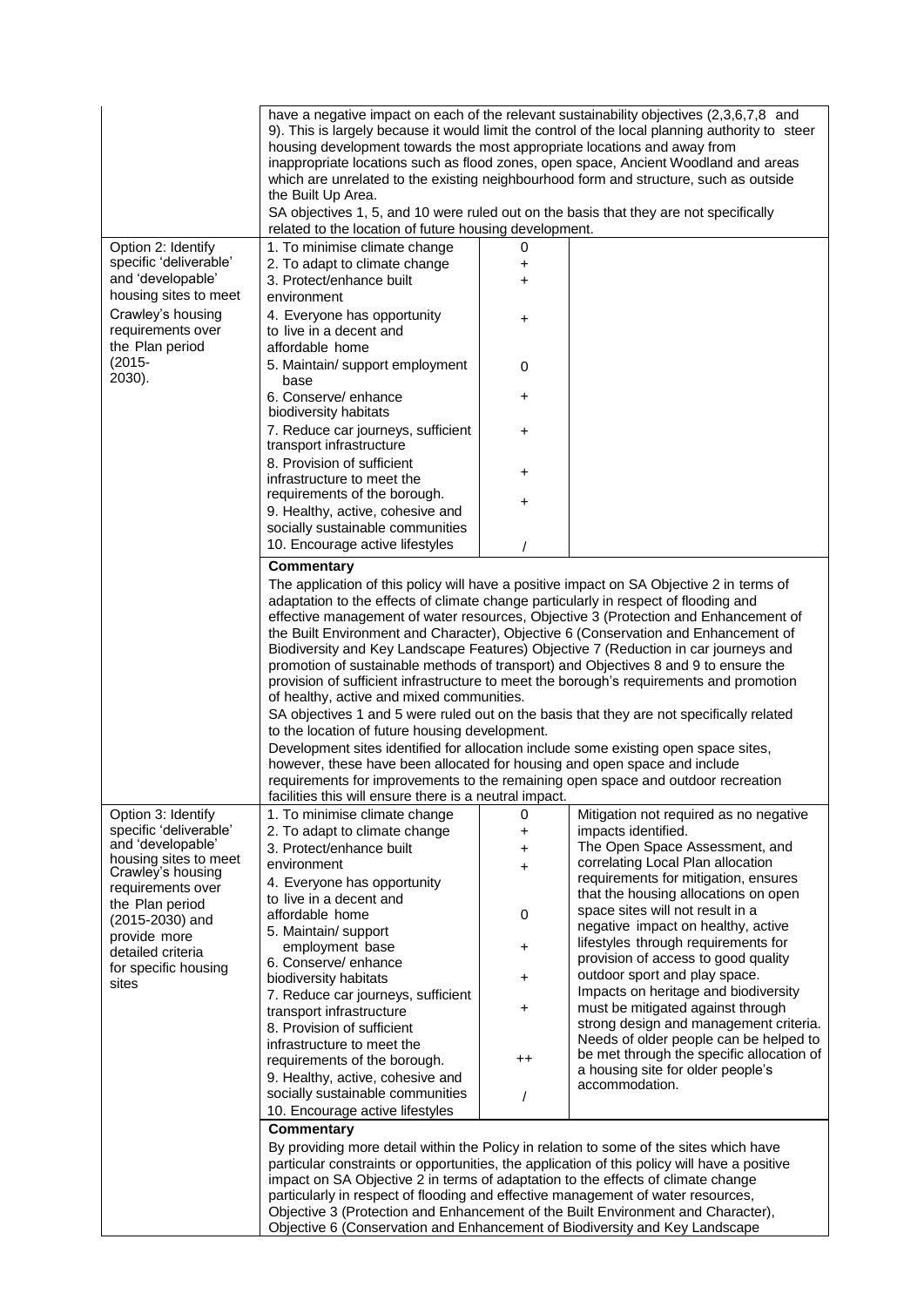| Features) Objective 7 (Reduction in car journeys and promotion of sustainable methods<br>of transport) and Objectives 8 and 9 to ensure the provision of sufficient infrastructure to<br>meet the borough's requirements and promotion of healthy, active and mixed<br>communities.                                                                                                                                                                                                                                                                                                           |
|-----------------------------------------------------------------------------------------------------------------------------------------------------------------------------------------------------------------------------------------------------------------------------------------------------------------------------------------------------------------------------------------------------------------------------------------------------------------------------------------------------------------------------------------------------------------------------------------------|
| SA objectives 1 and 5 were ruled out on the basis that they are not specifically related<br>to the location of future housing development.                                                                                                                                                                                                                                                                                                                                                                                                                                                    |
| Development sites identified for allocation include some existing open space sites.<br>However, as these have been allocated for housing and open space and include<br>requirements for improvements to the remaining open space and outdoor recreation<br>facilities this will ensure there is a neutral impact. One of the allocation sites is likely to<br>have some negative impact on the site specific nature conservation and heritage assets.<br>Mitigation against this will be achieved by including detailed criteria and linking it to the<br>preparation of a development brief. |
| Evidence has indicated a need for provision of specialist housing to meet the needs of<br>older people. One site can be allocated for this purpose and helps support the principle<br>of ensuring some offer is provided within the borough over the Plan period.                                                                                                                                                                                                                                                                                                                             |

#### **Submission Local Plan Site Allocations and Designations Appraisal**

The Sustainability Appraisal Objectives set out in this report provide the basis for site allocation/designation appraisal. However, individual criteria questions and topics for the site allocation/designation appraisal have been identified. These topics and criteria have been used to assess the various site options being assessed for the Local Plan, and how this could contribute to the sustainable development of the borough more generally. By the very nature of the Sustainability Objectives considered, several of the issues are cross cutting and will impact upon a number of other sustainability issues.

The Sustainability Objectives, key topics, assessment considerations and criteria used for the assessment of the sites for allocation and designation are set out in the table below. It should be noted that these considerations are not definitive, and further more detailed assessment work may be necessary for the detailed design of allocations for planning permission (where applicable).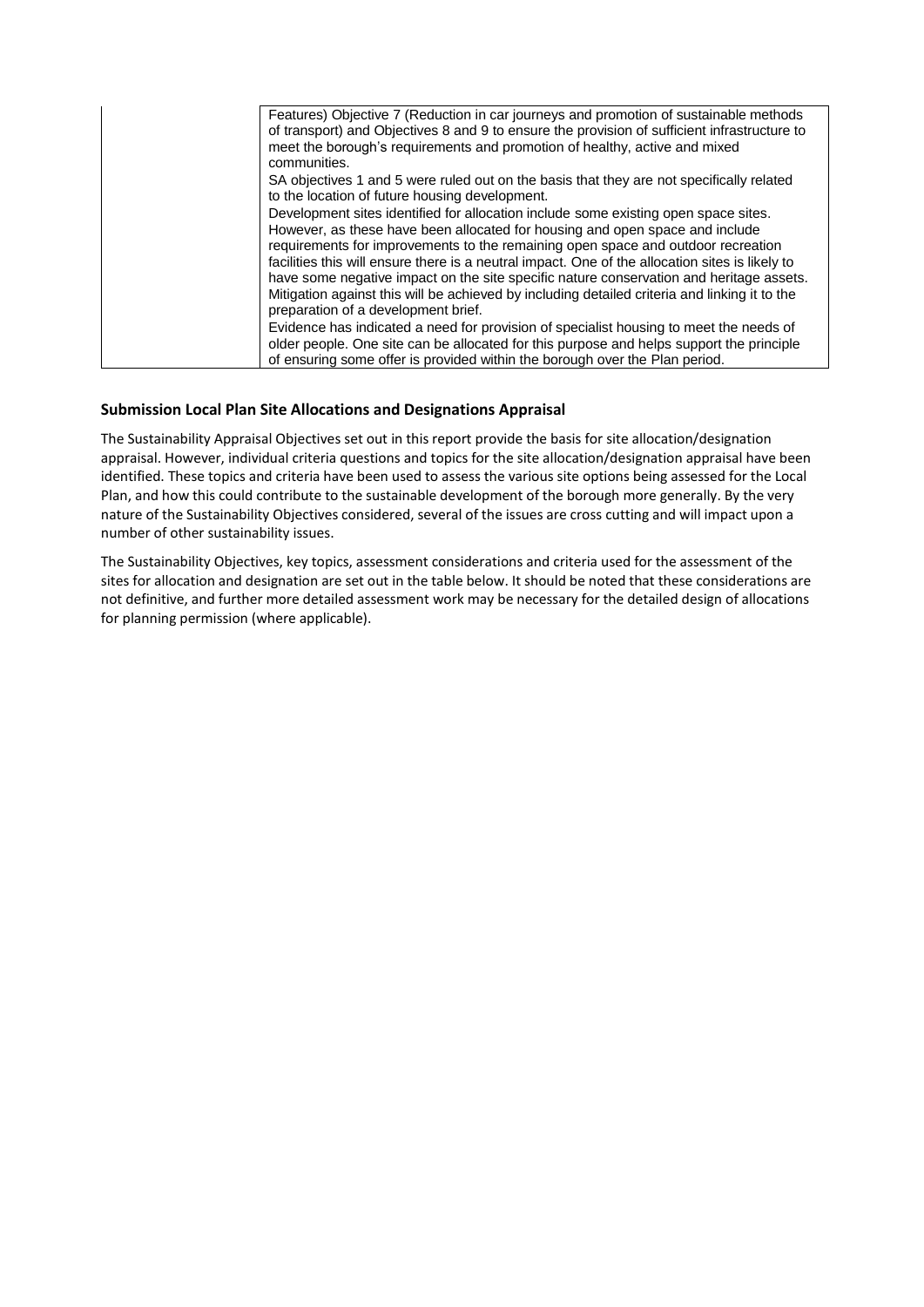## **Assessment of Allocated Housing Sites (Policy H2)**

**Site Name: Land East of Street Hill**

**Site Potential Allocation:** Housing, Biodiversity and Heritage Site

**Site Description:** the site is located beyond the Built-Up Area boundary, within a countryside location and within the boundaries of the Worth Conservation Area.

### **Impacts of the Development**

| <b>SA Objective</b>      | <b>Commentary and/or Impact</b>                                                                                                                       |
|--------------------------|-------------------------------------------------------------------------------------------------------------------------------------------------------|
| 1. Minimise              | Unknown Impact (?)                                                                                                                                    |
| Climate Change &         |                                                                                                                                                       |
| <b>Local Pollution</b>   |                                                                                                                                                       |
| 2. Adapt to              | The site is located adjacent to the Gatwick Stream and flood risks associated with the site would need to be                                          |
| <b>Climate Change</b>    | investigated. Further, the site is currently Greenfield and any development of this site would increase hard surfacing.<br><b>Negative Impact (-)</b> |
| 3. Protect and/or        | The site is located outside the built up area. The site is included within the Worth Conservation Area, with the site                                 |
| <b>Enhance the Built</b> | recognised as forming part of the historic setting of the Grade I Listed Church. It immediately abuts an Archaeologically                             |
| Environment              | Sensitive Area relating to the Moat and Bishops Lodge/Worth Rectory. Significant Negative Impact (--)                                                 |
| 4. Decent/               | Taking into account the extent of environmental and heritage assets associated with the site, capacity is constrained.                                |
| Affordable Homes         | Therefore, this site could offer a limited proportion of new homes; increasing the capacity of the town to meet some of                               |
|                          | the need emerging from the population and would include 40% affordable. Positive Impact (+)                                                           |
| 5. Maintain/             | Whilst the site would only be limited in housing numbers, the provision of new housing is closely linked to supporting                                |
| Support                  | economic growth. Positive Impact (+)                                                                                                                  |
| Employment               |                                                                                                                                                       |
| 6. Conserve/             | The site is located outside of the built up area boundary in the countryside and is designated as an area of Nature                                   |
| Enhance                  | Conservation Interest and Historic Park and Garden. Significant Negative Impact (--)                                                                  |
| Biodiversity and         |                                                                                                                                                       |
| Landscape                |                                                                                                                                                       |
| 7. Promote               | The site is located close to the urban area. Unknown Impact (?)                                                                                       |
| Sustainable              |                                                                                                                                                       |
| Journeys                 |                                                                                                                                                       |